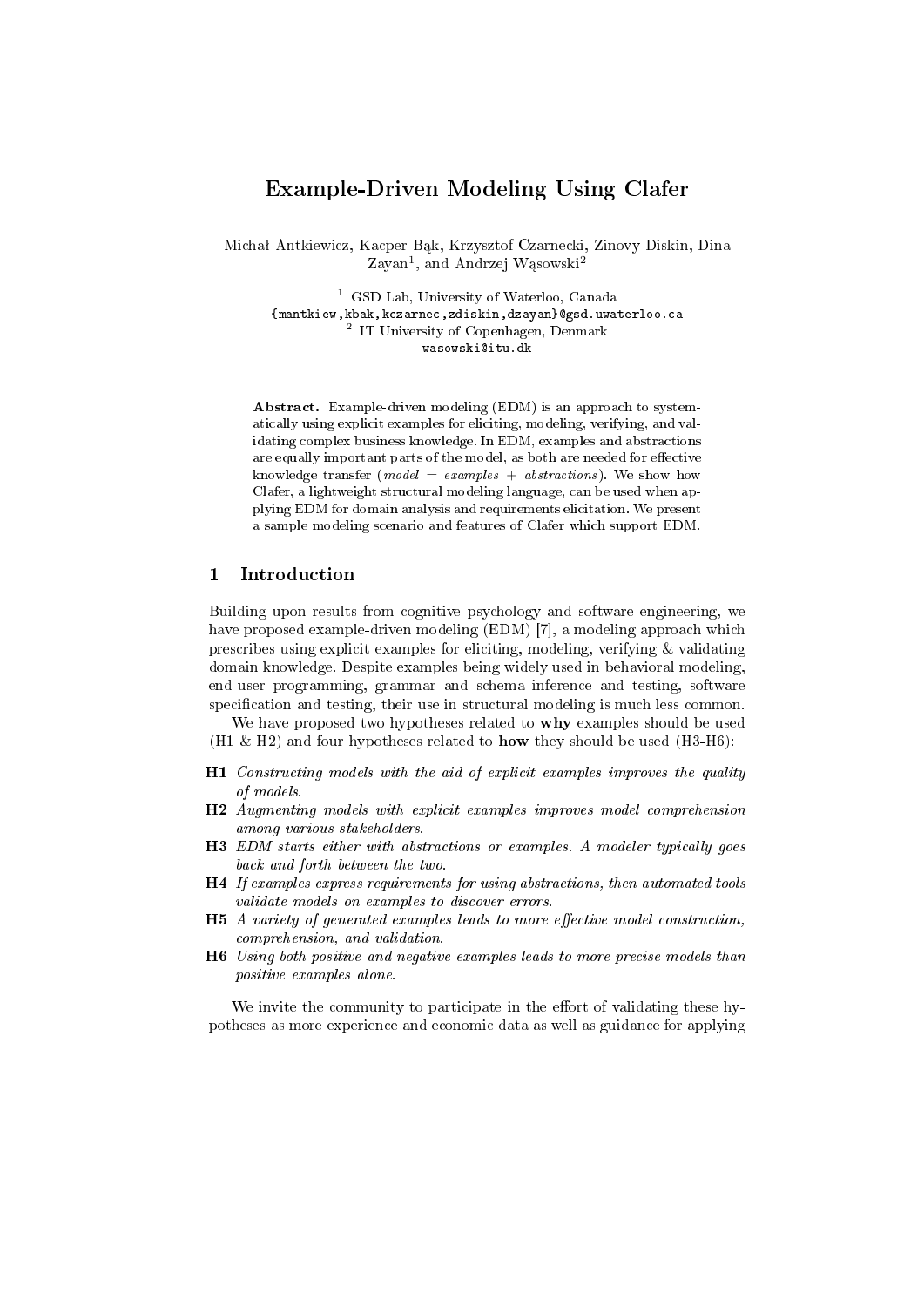EDM are still needed. We have performed a controlled experiment to validate the hypothesis  $H2$  and partially  $H6$  [17].

In this paper, we assume that these hypotheses are true and we show how EDM can be performed using a lightweight structural modeling language Clafer [1, 5] and a dedicated reasoner, Clafer Instance Generator (ClaferIG) [1]. We present a domain knowledge elicitation scenario and introduce Clafer and its features supporting EDM in Section 2. We identify *redefinition* [3, 6] as a key semantic mechanism which enables the unification of examples and abstractions in Clafer's syntax. We then discuss the relationship between Clafer and the hypotheses of EDM in Section 3. EDM needs three key parts: methods, languages, and tools. We provide Clafer as a language designed to support EDM and ClaferIG as a supporting tool for example derivation. These two enable us to gather experience and data needed to validate the hypotheses and define EDM methods.

# 2 A Domain Knowledge Elicitation Scenario

In this section, we describe a domain knowledge elicitation scenario whereby a business analyst (BA), Bob, elicits domain knowledge from a subject-matter expert (SME), Alice. The scenario is based on the one we previously presented [7]; however, here we elaborate on the scenario and demonstrate how it can be performed using Clafer. Alice's organization needs a room booking system.

- alice: Our members often book rooms for meetings. We need to manage the available rooms and to provide room-booking functionality.
- bob: Give me an example of a room booking, please.
- alice: We have a mid-year review meeting in June. It is organized by Steven, a chair, and is held in the meeting room C that provides a whiteboard and audioconferencing equipment to include online participants. [Bob models the example using Clafer (Fig. 1(a) explained below).]

In Clafer, the model is built from only one kind of element, called *clafer*, which can play multiple roles, such as, representing a type, an attribute, a relationship, an instance, or a combination thereof. Each clafer has a name and it can be either top-level or nested under other clafers. Just writing a name in a new line, such as June, declares a new clafer (a top-level one in this case). Clafer nesting is expressed via indentation, e.g., whiteboard is nested under C. Each clafer has a number of possible occurrences called *clafer cardinality*, such as, 0, 0..1 (? for short), 1, 0.. $*$  ( $*$  for short), 1.. $*$  (+ for short), and n.m (e.g., 2..4). By default, the cardinality is 1. For example, June has cardinality 1 by default, whereas Steven has cardinality 1 explicitly specified. Also, both participant and onlineParticipant have clafer cardinality 1..∗; however, for the latter the cardinality is specified using the shorthand notation  $+$ . Finally, clafers can refer to other clafers using  $\rightarrow$ . For example, the clafer room specifies that one can navigate from midYearReview to C via room.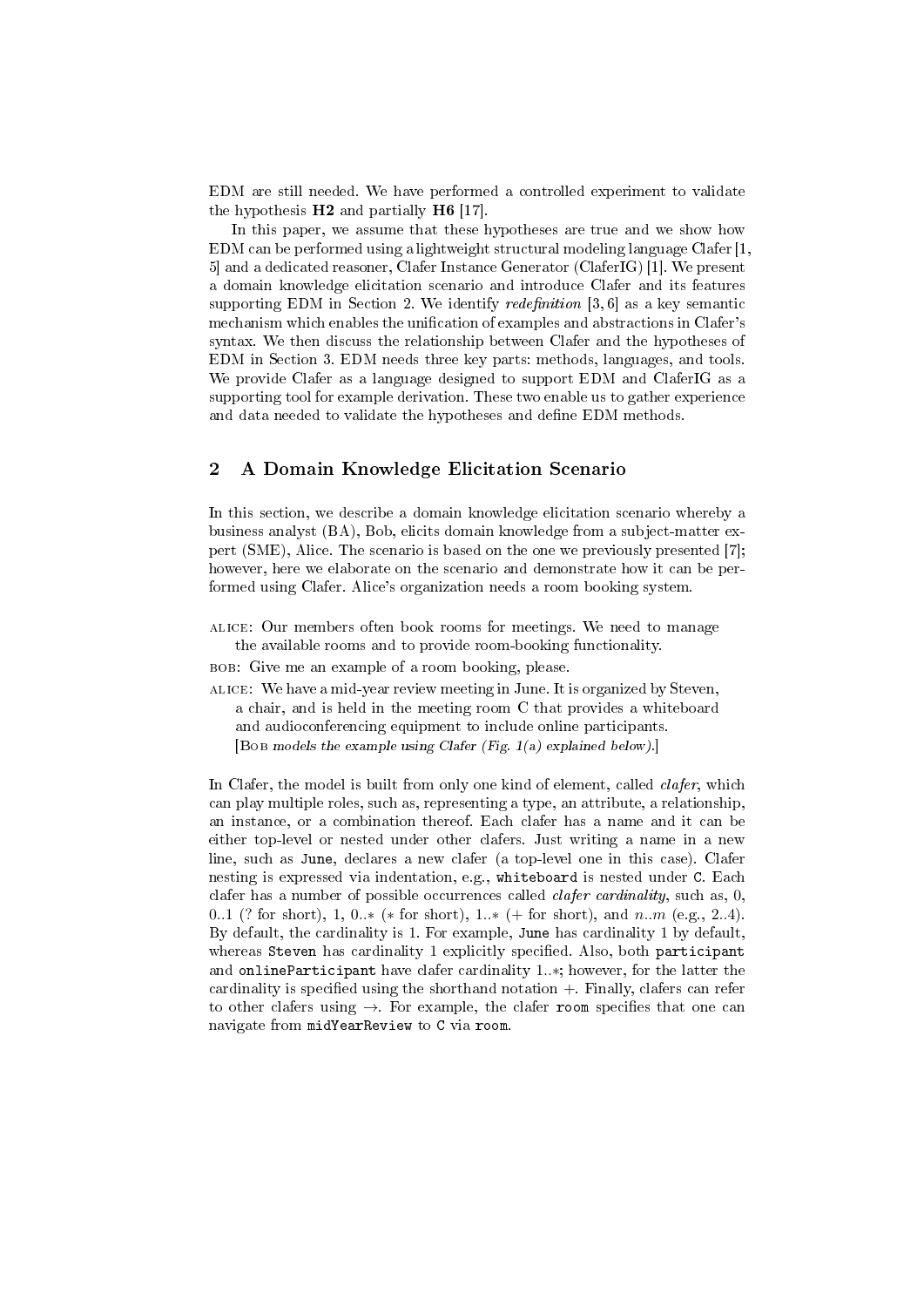| June                                                                                                                                         | Joanna                                                                                                          | A                                                                                                         | Tom                                                                                                     |
|----------------------------------------------------------------------------------------------------------------------------------------------|-----------------------------------------------------------------------------------------------------------------|-----------------------------------------------------------------------------------------------------------|---------------------------------------------------------------------------------------------------------|
| Steven 1                                                                                                                                     |                                                                                                                 | John                                                                                                      | Ed                                                                                                      |
| midYearReview<br>month $\rightarrow$ June<br>chair $\rightarrow$ Steven<br>room $\rightarrow$ C<br>participant 1 *<br>online Participant $+$ | ondemandMeeting<br>chair $\rightarrow$ Joanna<br>$participant +$<br>onlineParticipant 0<br>room $\rightarrow$ D | aMeeting<br>chair $\rightarrow$ Al, John<br>participant 0<br>onlineParticipant 25<br>room $\rightarrow$ E | aMeeting<br>participant $\rightarrow$ Tom<br>onlineParticipant $\rightarrow$ Ed<br>room $\rightarrow$ F |
| C<br>whiteboard<br>audioConferencing                                                                                                         | D<br>whiteboard                                                                                                 | Е<br>whiteboard                                                                                           | F<br>audioConferencing                                                                                  |
| Mid-year review<br>a                                                                                                                         | On-demand                                                                                                       | Negative 1                                                                                                | Negative 2                                                                                              |

Fig. 1. Concrete Examples of Meetings

- alice: Another example is an on-demand meeting organized within work hours. Joanna, a team-leader, sometimes meets other team members in room D. They use a whiteboard and have no online participants. [Bob notes the example (Fig. 1(b)). The number of onlineParticipants is 0.] [Bob observes some similarities between the two examples and creates two
- examples to clarify a few details with Alice.]
- bob: Are examples (c) and (d) in Fig. 1 valid?
- ALICE: No, both examples are invalid. In example  $(c)$ , there are two chairs, but a meeting must have exactly one chair. Also, it is our policy that rooms cannot be booked for meetings with online participants only. The maximum number of online participants supported by our system is 20. Finally, one cannot have a meeting with online participants without audio conferencing equipment! In example (d), there's no chair, which is required. I am also unsure if we have any rooms without a whiteboard.
- bob: Thank you, that claries a lot of details! I think we are now ready to create a more abstract model.

[Bob creates a few abstractions (Fig. 2(a)).]

bob: We have three main abstractions: Member, Room, and Meeting. We can now extend the examples from Fig.  $1(a)(b)$  by adding types. In Fig.  $2(a)$ , we can see that Steven is a Member and that participant points to a Member.

In Clafer, abstractions are created using a keyword abstract. An abstract clafer is not an example  $-$  it aggregates commonalities of a set of examples. Clafers defined without keyword abstract are called *concrete clafers*. Clafers can inherit from at most one clafer using :, e.g.,  $C$  : Room<sup>3</sup>. Clafers can also use other clafers to specify the type of a reference using  $\rightarrow$ , e.g., participant  $\rightarrow$  Member. Both

<sup>3</sup>Clafer does not unify inheritance with instantiation: : is only used for inheritance. Clafer does not represent instances directly; instead, in the semantics of Clafer, concrete clafers correspond to partial instances encoded as (often singleton) classes [3, 6].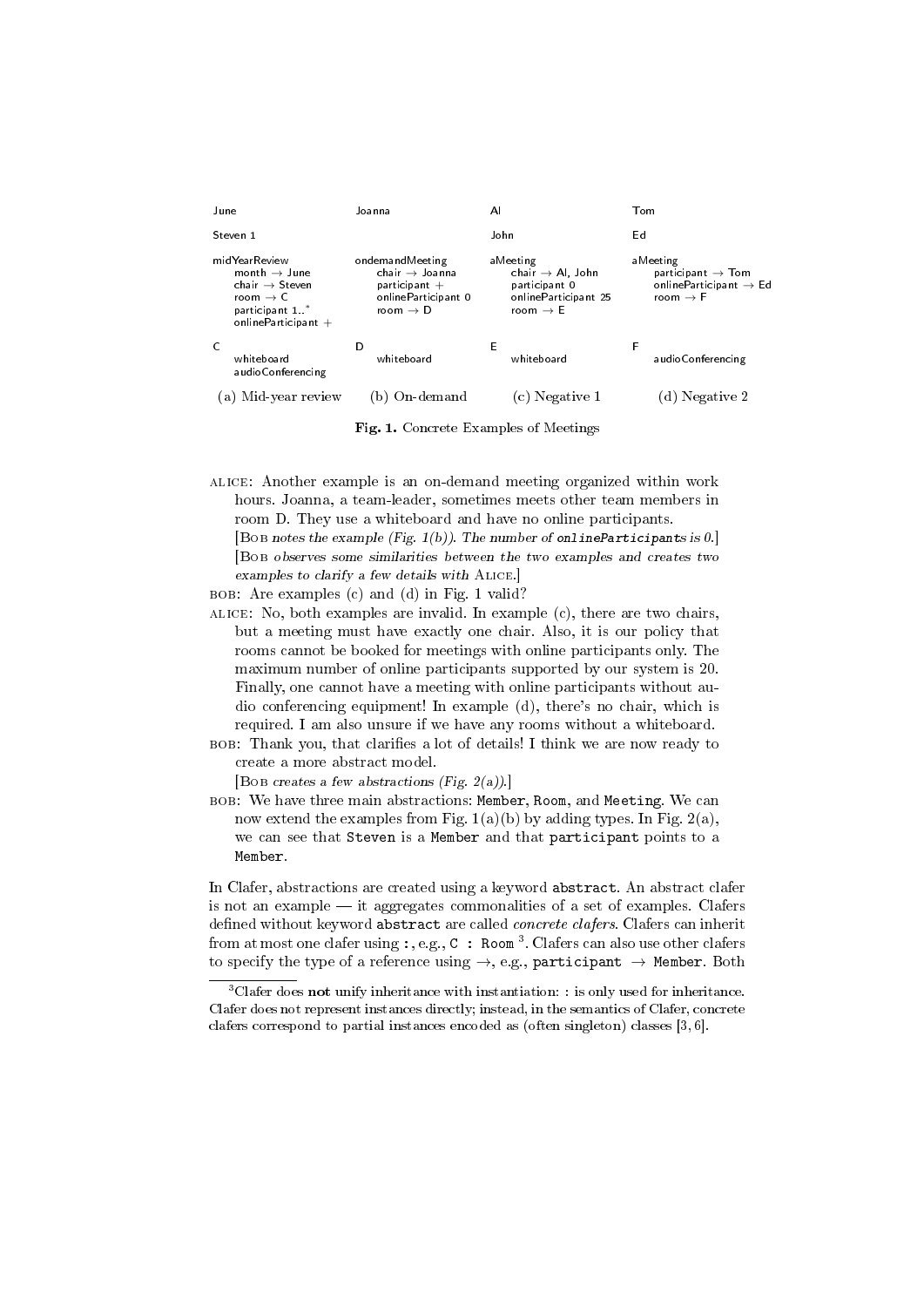| abstract Member                                                                                                                                                                                                                                   | abstract Member                                                                                                                                                                                              |
|---------------------------------------------------------------------------------------------------------------------------------------------------------------------------------------------------------------------------------------------------|--------------------------------------------------------------------------------------------------------------------------------------------------------------------------------------------------------------|
| abstract Room                                                                                                                                                                                                                                     | abstract Room<br>whiteboard?<br>audioConferencing ?                                                                                                                                                          |
| abstract Meeting                                                                                                                                                                                                                                  | abstract Meeting<br>chair $\rightarrow$ Member<br>room $\rightarrow$ Room<br>participant $\rightarrow$ Member $+$<br>online Participant $\rightarrow$ Member 0.20                                            |
| June                                                                                                                                                                                                                                              | $\lceil$ some onlineParticipant $\implies$ some room audioConferencing $\lceil$                                                                                                                              |
| Steven Member                                                                                                                                                                                                                                     |                                                                                                                                                                                                              |
| mid Year Review Meeting<br>month $\rightarrow$ June<br>chair $\rightarrow$ Steven<br>room $\rightarrow$ C<br>participant $\rightarrow$ Member $+$<br>online Participant $\rightarrow$ Member 1 20<br>$C:$ Room<br>whiteboard<br>audioConferencing | June<br>Steven Member<br>mid Year Review Meeting<br>month $\rightarrow$ June<br>chair $\rightarrow$ Steven<br>room $\rightarrow$ C<br>online Participant $\rightarrow$ Member 1 20<br>C : Room<br>whiteboard |
|                                                                                                                                                                                                                                                   | audioConferencing                                                                                                                                                                                            |
| Joanna Member<br>ondemandMeeting Meeting<br>chair $\rightarrow$ Joanna<br>room $\rightarrow$ D<br>participant $\rightarrow$ Member $+$<br>onlineParticipant $\rightarrow$ Member 0<br>D : Room<br>whiteboard                                      | Joanna Member<br>ondemandMeeting Meeting<br>chair $\rightarrow$ Member $=$ Joanna<br>room $\rightarrow$ D<br>onlineParticipant $\rightarrow$ Member 0<br>D : Room<br>whiteboard                              |
| (a) Adding partial types                                                                                                                                                                                                                          | (b) Refining the abstractions. Examples by redefinition                                                                                                                                                      |

#### Fig. 2. Adding abstractions

concrete and abstract clafers can be inherited from (:) and pointed to  $(\rightarrow)$ . Adding types as in Fig.  $2(a)$  is useful for classifying the examples. For example, it was not clear what the clafer C represented; now it is clear that it is a Room.

bob: From our four examples and the discussion, we can now see that every meeting must have exactly one chair who is a member; every meeting is held in one room; there must be at least one or more participants; and there may be up to 20 online participants - we can move them into the abstraction. For now, I feel that month is something specific to midYearReview, so let's leave it there.

Regarding rooms, it is clear that audioConferencing has cardinality 0..1. However, Alice was uncertain whether all rooms have a whiteboard, so until it is verified we assume cardinality  $0.1$  as well.

[Bob factors out the common parts into the abstractions (Fig.  $2(b)$ ). He also added a constraint to Meeting that the room used for a given meeting must have audioConferencing equipment if the meeting has onlineParticipants.

The examples in Fig. 2(b) are constructed using *redefinition* [3, 6] of the clafers inherited from the abstractions, which allows them to look exactly as the original examples from Fig. 2(a). Using redefinition a modeler can restrict any aspect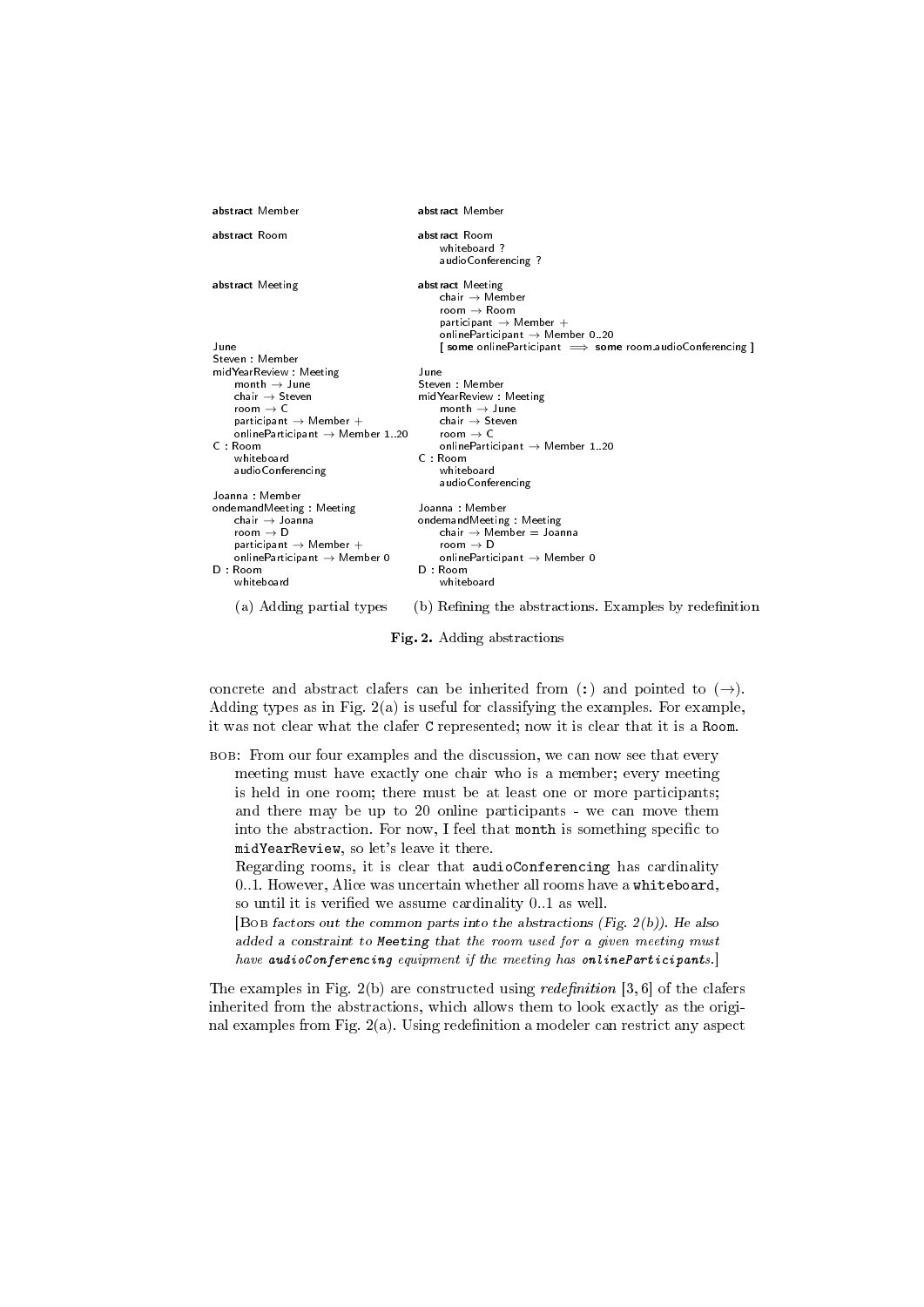of the inherited clafer's declaration. Here, we show two ways of restricting the inherited references: 1) by redefinition and restricting the type, as in chair  $\rightarrow$ Steven, whereby the type is restricted from Member to Steven, and 2) by constraining to a particular set using =, as in chair  $\rightarrow$  Member = Joanna, whereby chair can still point to any Member but it is constrained to only point to Joanna. Also, onlineParticipant -> Member 0 illustrates restricting clafer cardinality. Finally, since the examples do not redefine the inherited clafer participant, it is omitted (cf. Fig. 2a).

Clafer constraints are specified between  $\lceil$  and  $\rceil$  and can be arbitrary firstorder predicate logic formulas with some relational logic operators, e.g., join (.). Clafer's constraint language is heavily inspired by the constraint language of Alloy  $[9]$ ; it does not distinguish between scalar values and sets—everything is a set. In our example, the constraint can be read as follows: "having some onlineParticipants implies audioConferencing equipment in the room."

All examples provided by ALICE and BOB are *partial examples*, i.e., they provide full detail about, e.g., month and room, but they do not provide details about the on-site and on-line participants, they only indicate their number. Partial examples can be completed under closed-world assumption (CWA) or open-world assumption (OWA). In Clafer, we apply the CWA interpretation in reasoning, where the reasoner only fills in the missing information. For example, the room D only lists a whiteboard and omits audioConferencing equipment, which is interpreted as underspecified, that is, the room may or may not have the equipment. To specify that the equipment is not present, BOB would have to write audioConferencing 0. Modelers, on the other hand, naturally apply the OWA interpretation and freely extend the examples as shown in Fig. 2a. Therefore, adding abstractions is helpful for indicating what details can be specified, partially specified, or omitted in examples and what details can be completed by the reasoner under CWA.

bob: So far, our abstractions look quite good. Let's automatically derive a few examples to validate our model. Alice, are they valid?

[BOB creates an underspecified meeting, aMeeting, which has some on-line participants (Fig. 3(a)), together with a Room and between 2 to 5 a Members. He uses Clafer Instance Generator (ClaferIG)[1] to automatically generate all possible completions of aMeeting, aRoom, and aMember under CWA. Two completions are shown in Fig.  $3(b)(c)$ ]

- alice: No, the examples (b) and (c) are invalid! A chair cannot be a participant. Also, no member can participate both on-site and on-line.
- bob: Then we need to add the missing constraints.
- [Bob adds the following three constraints: 1) the chair cannot be a participant, 2) the chair cannot be an on-line participant, and 3) the sets of participants and on-line participants are disjoint (Fig. 3(d)). Bob derives examples Fig. 3(b)(c) alice: Examples (b) and (c) are valid.
	- [Finally, Bob uses ClaferIG to verify the abstractions against the negative examples from Figure 1(c)(d) (after adding types) and from Figure 3(b)(c)—the tool reports constraint violations confirming that the examples are negative.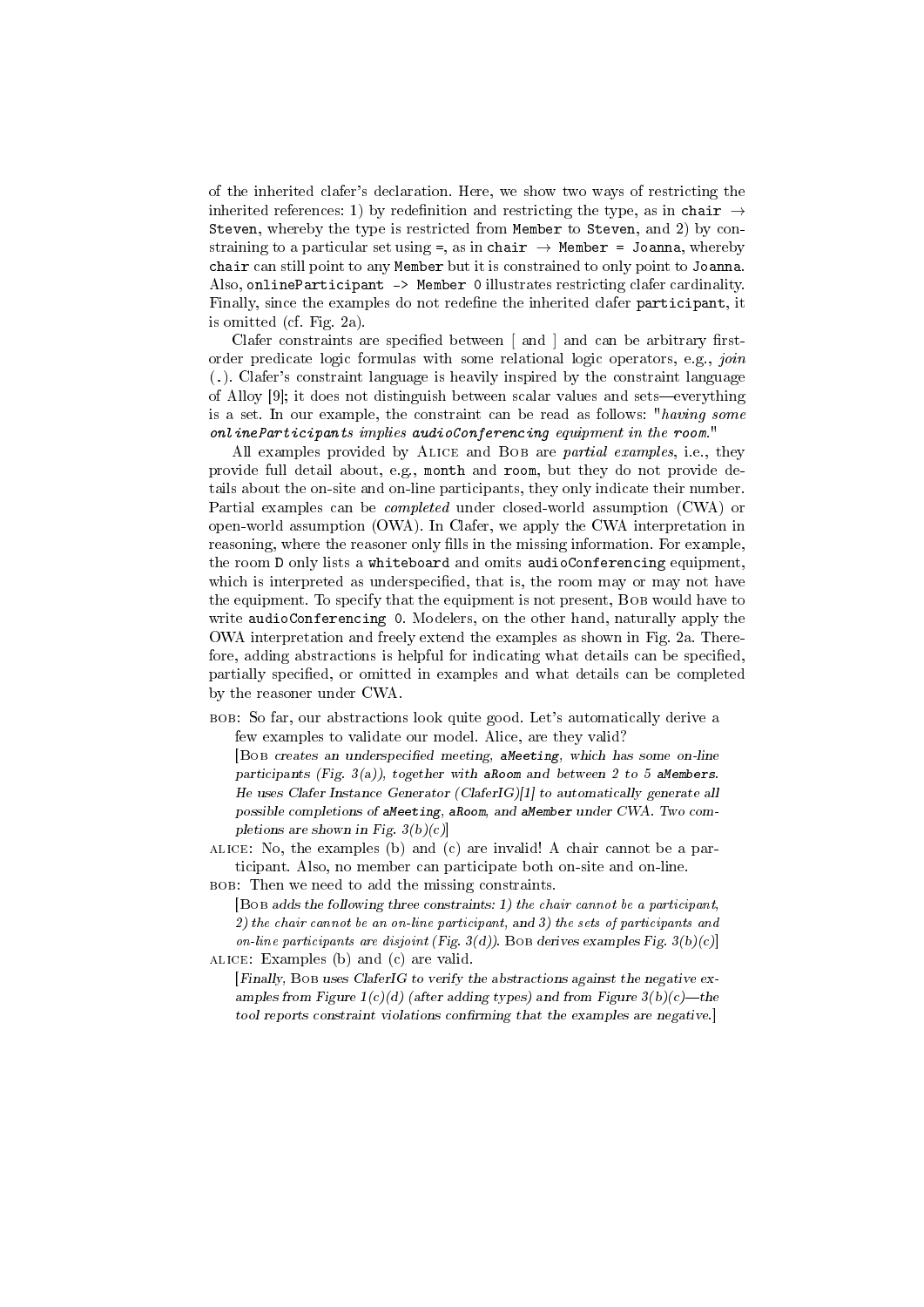| aMember Member 2.5                                                                                                                                                                                                       | aMember\$1 Member<br>aMember\$2: Member<br>aMember\$3 : Member                                                                                                                                                                                                                        | aMember\$1 Member<br>aMember\$2: Member                                                                                                                                                                                    |
|--------------------------------------------------------------------------------------------------------------------------------------------------------------------------------------------------------------------------|---------------------------------------------------------------------------------------------------------------------------------------------------------------------------------------------------------------------------------------------------------------------------------------|----------------------------------------------------------------------------------------------------------------------------------------------------------------------------------------------------------------------------|
| aMeeting Meeting<br>Some onlineParticipant                                                                                                                                                                               | aMeeting Meeting<br>chair $\rightarrow$ aMember\$3<br>room $\rightarrow$ aRoom<br>participant $\rightarrow$ aMember \$3<br>online Participant $$1 \rightarrow a$ Member \$3<br>online Participant \$2 $\rightarrow$ a Member \$2<br>online Participant $$3 \rightarrow a$ Member $$1$ | aMeeting Meeting<br>chair $\rightarrow$ aMember\$2<br>room $\rightarrow$ aRoom<br>participant $$1 \rightarrow a$ Member $$1$<br>participant \$2 $\rightarrow$ aMember \$2<br>online $\sf{Participant} \to \sf{aMember\$2}$ |
| aRoom Room                                                                                                                                                                                                               | aRoom : Room<br>audioConferencing                                                                                                                                                                                                                                                     | aRoom: Room<br>whiteboard<br>audioConferencing                                                                                                                                                                             |
| (a) Partial examples                                                                                                                                                                                                     | (b) Derived example 1                                                                                                                                                                                                                                                                 | (c) Derived example 2                                                                                                                                                                                                      |
| abstract Meeting<br>chair $\rightarrow$ Member<br>chair ref not in participant ref  <br>room $\rightarrow$ Room                                                                                                          | aMember\$1 : Member<br>aMember\$2: Member<br>aMember\$3 : Member<br>[chair.ref not in onlineParticipant.ref ] aMember\$4 : Member<br>aMember\$5 Member                                                                                                                                | aMember\$1 Member<br>aMember\$2 : Member<br>aMember\$3 : Member<br>aMember\$4 Member                                                                                                                                       |
| participant $\rightarrow$ Member $+$<br>onlineParticipant $\rightarrow$ Member 0.20<br>no (participant ref &<br>onlineParticipant ref)  <br>$\vert$ some online Participant $\Rightarrow$<br>some room audioConferencing | aMeeting Meeting<br>chair $\rightarrow$ aMember\$1<br>room $\rightarrow$ aRoom<br>participant $\rightarrow$ aMember \$5<br>online Participant $$1 \rightarrow a$ Member $$4$<br>online Participant $$2 \rightarrow a$ Member \$3<br>online Participant $$3 \rightarrow a$ Member $$2$ | aMeeting Meeting<br>chair $\rightarrow$ aMember\$1<br>room $\rightarrow$ aRoom<br>participant $$1 \rightarrow a$ Member $$4$<br>participant \$2 $\rightarrow$ a Member \$3<br>onlineParticipant $\rightarrow$ aMember\$2   |
|                                                                                                                                                                                                                          | aRoom Room<br>audioConferencing                                                                                                                                                                                                                                                       | aRoom: Room<br>whiteboard<br>audioConferencing                                                                                                                                                                             |
| d) Adding constraints                                                                                                                                                                                                    | (e) Derived example 3                                                                                                                                                                                                                                                                 | (f) Derived example 4                                                                                                                                                                                                      |

Fig. 3. Automatic example derivation

# 3 Discussion: Clafer & The Hypotheses of EDM

Here, we discuss the relationship between how Clafer was used in the presented scenario and the hypotheses of EDM.

H1 Constructing models with the aid of explicit examples improves the quality of models. We illustrated that the examples helped to ground the discussion, explore corner cases, derive initial abstractions and refine them by discovering the missing constraints, discover points of uncertainty, and verify whether the abstractions allow positive examples and disallow the negative ones. Also, the examples provided by the SME were often partial and Clafer allowed the modeler (here, the BA) to express them naturally (nothing special required).

H2 Augmenting models with explicit examples improves model comprehension among various stakeholders. The modeler wrote both the abstractions and examples in Clafer as a part of the same model. In general, SMEs cannot be expected to be proficient in understanding the abstractions, especially when complex constraints are involved or a notation for abstractions differs significantly from the notation for examples. The modelers, on the other hand, can work directly with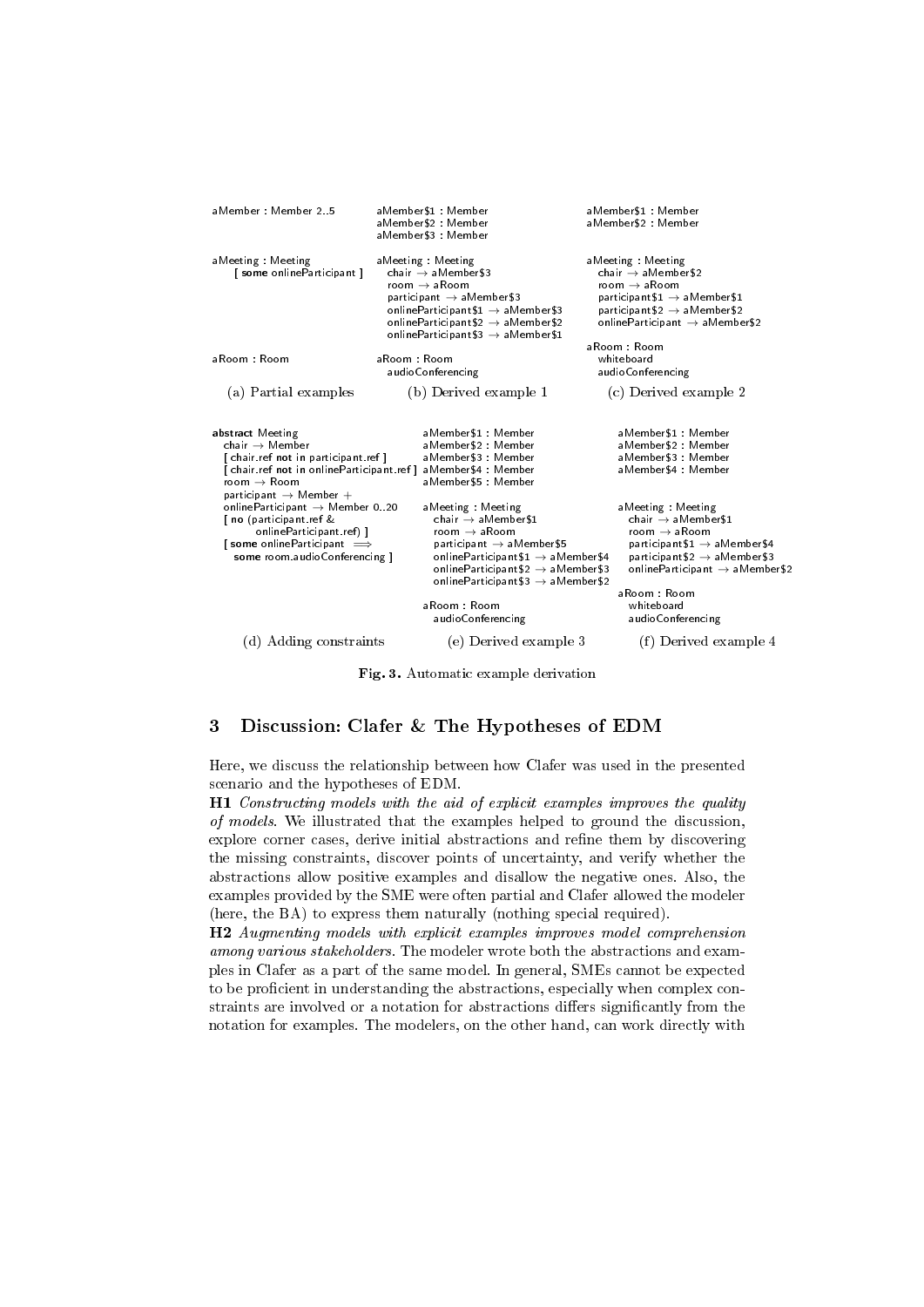abstractions and only use examples to explore corner or exceptional cases. Therefore, when the examples are part of the model, they provide a shared basis for communication between expert modelers and other stakeholders.

H3 EDM starts either with abstractions or examples. A modeler typically goes back and forth between the two. In EDM, the modelers perform two main activities that relate examples with abstractions: 1) abstraction inference  $(AI)$  – for synthesizing abstractions from a set of examples, 2) example derivation  $(ED)$  for generating examples from abstractions. During AI, modelers compare examples, observe commonalities and differences, use negative examples to illustrate constraint violations, determine overconstraining and underconstraining of abstractions. During ED, modelers create concrete or partial positive and negative examples, automatically derive completions of partial examples, and validate the examples with the SMEs. In Clafer, both starting with abstractions or starting with examples are possible. ClaferIG supports deriving concrete examples from abstractions and partial examples. The unified syntax for abstractions and examples of Clafer allows the modeler to easily compare examples and pull up common content of examples to the abstractions by simply copying and pasting. At the same time, the modeler can leave the examples mostly unchanged, except for providing type information, because of redenition. Thus, in Clafer evolving examples into abstractions requires minimal effort.

H4 If examples express requirements for using abstractions, then automated tools validate models on examples to discover errors. Using ClaferIG, a modeler can check consistency of the abstractions and verify whether the positive examples are allowed and the negative examples are disallowed. In the case of an inconsistency, ClaferIG helps the modeler in diagnosing them by reporting a near-miss example; this capability is realized by computing UnSAT cores and removing one or more contradicting constraints from each core [10].

H5 A variety of generated examples leads to more effective model construction, comprehension, and validation. We illustrated how partial specialization allows deriving a variety of examples, while giving the user control over the kinds of examples that are generated.Automatic derivation of examples exposes hidden assumptions and constraints, as the tool can exhaustively explore all cases.

H6 Using both positive and negative examples leads to more precise models than positive examples alone. We illustrated in the scenario that using the negative examples allows the modeler to discover constraints because the SME can catch constraint violations when inspecting the examples. Furthermore, Bob validated the model by checking that the negative examples indeed violate the constraints.

# 4 Related Work

We discussed the related work on EDM in [7]. Here we only focus on language and tool support for EDM.

We have performed a controlled experiment to evalue the effects of using examples on structural model comprehension [17]. This experiment confirmed the hypothesis  $H2$  and showed that using explicit examples has significant pos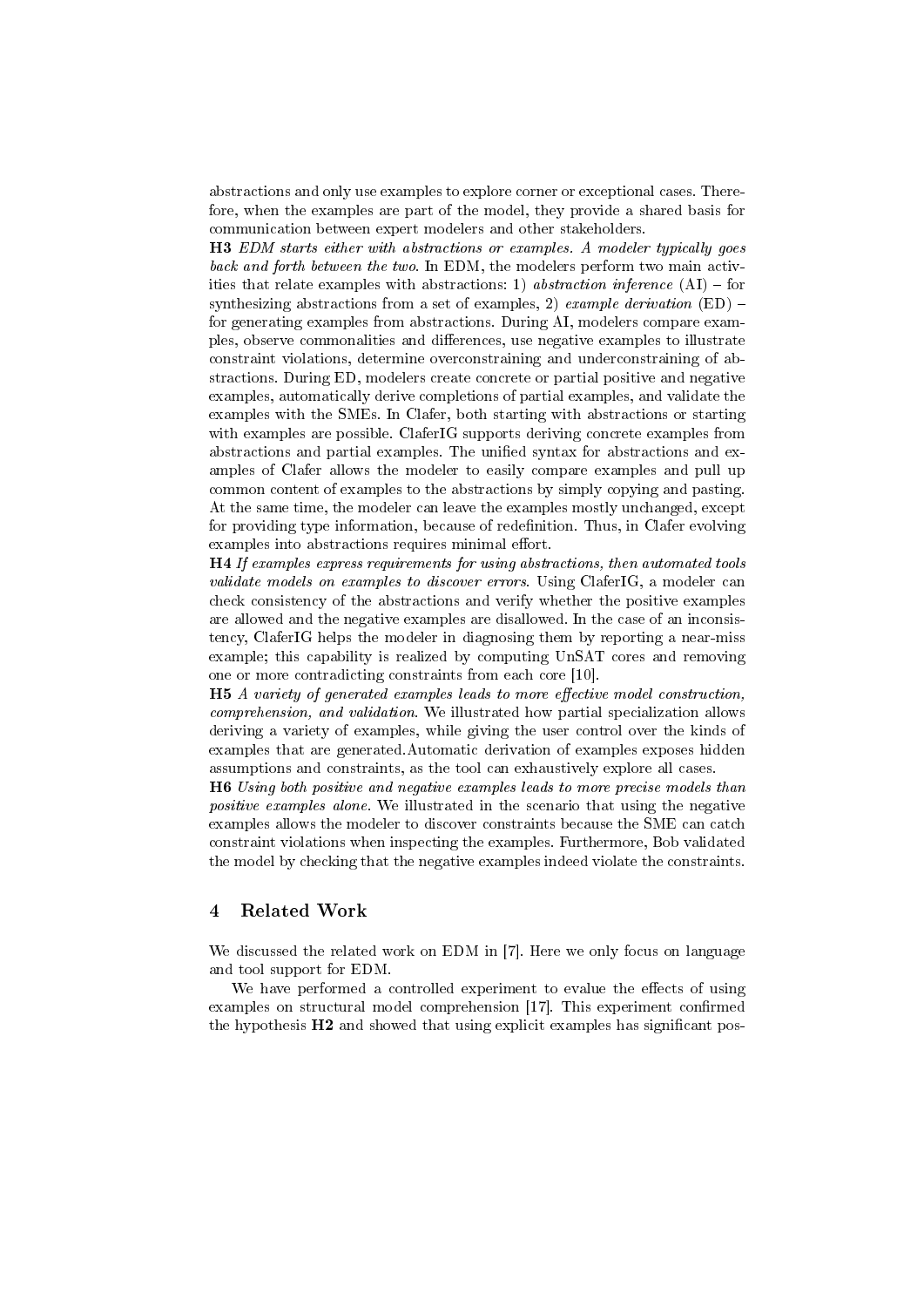itive effect on the effectiveness of the experiment participants in comprehending a structural domain model, their ability to correctly, completely, and efficiently instantiate the model, and correctly and efficiently answer a number of questions. Furthermore, both positive and negative partial examples designed to illustrate a specific point were very helpful for the participants in their ability to complete the experimental tasks (cf. H6).

Alloy [9] is a lightweight modeling language supported by a reasoner. Alloy models specify abstractions; the reasoner derives examples and checks model consistency. Although Alloy can express partial examples by encoding them as singleton sets, a dedicated syntactic extension has been proposed [13]. In contrast with Clafer, Alloy provides no first-class support for redefinition and for encoding hierarchical models (in Clafer, clafers can be nested arbitrarily deeply); however, both can be realized indirectly by specifying model constraints.

UML [14] class and object diagrams are two standardized notations for expressing abstractions and examples, respectively. They are two separate diagrams that exist independently (separate meta-classes and cross-referencing in certain ways is restricted, for example, an object cannot be used as a type of a reference and links cannot be made between objects and classes). In practice, relating UML object to class diagrams is troublesome, because it requires the modeler to constantly switch attention between separate diagrams. In Clafer, abstractions can be mixed and cross-referenced with examples and, thanks to syntactic unification, examples can be easily evolved into abstractions by  $\langle \text{copy}/\text{past} \rangle$ .

UML class diagrams is a syntactically much richer notation than Clafer. While Clafer reduces structural modeling concepts to *clafer*, UML class diagrams make each concept explicit both in the syntax and semantics (e.g., different types of associations). Both languages offer support for redefinition and for partial examples. UML object diagrams offer a limited support for partial examples. Whereas they can express uncertainty of slots' values, they cannot express uncertainty about existence of objects. Clafer can model both. In [3], we formally define and discuss partial instances, the notions of redefinition and instance extension in the CWA and OWA frameworks. Consequently, we show how partial instances can be encoded in UML via singleton classes and subclassing.

UML object diagrams can express positive examples. Modal object diagrams [11] is an extension that also adds negative examples. Relating negative examples to abstractions is difficult unless the modeler knows why they are inconsistent with abstractions. We are not aware of any non-academic UML tools that can verify consistency of object and class diagrams. ClaferIG can verify the models and can additionally point to inconsistent model elements; however, currently Clafer does not support expressing the negative modality.

We originally introduced Clafer in [5]. Our recent work [6] is a substantial revision of the language. In formal semantics, we explained the great flexibility of the concept *clafer* and clarified some language constructs (e.g., references). Furthermore, we formally explained the notion of redefinition among clafers, which can be realized at any nesting level in the containment hierarchy and which allows for encoding partial examples as subclasses of abstractions. However, in [6]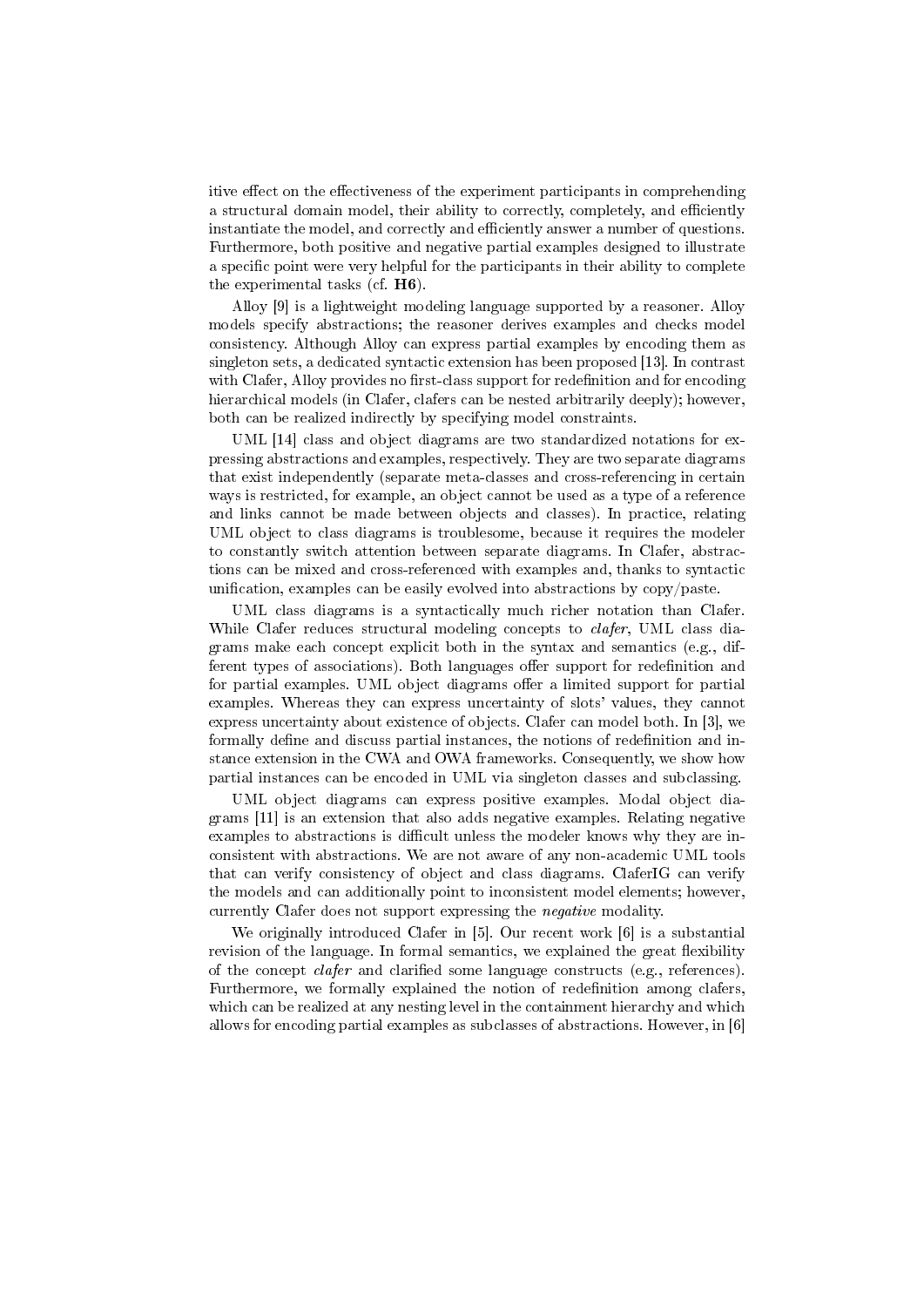we do not show how redefinition can be applied to unify the syntax of examples and abstractions to support EDM, which is shown in this paper.

Clafer has been originally designed as a language for modeling variability in product lines (PLs). In [2], we demonstrate how to use Clafer to migrate from a clone-and-own software family to a product line. The presented approach is example-driven and involves abstraction inference from a set of examples, each representing an individual product. Furthermore, in the context of PLs examples are also useful for validation of the PL variability models. While the previous work [2] has focused on simple Boolean feature models, this work addresses EDM for a broader application scope and much richer structural models.

There is a vast number of works related to inferring abstractions from examples that could be leveraged for Clafer. For example, inferring grammars [15], metamodels [8], data schemas [4], behavioral [16] and structural models [12].

## 5 Conclusion

We presented how Clafer and ClaferIG can be used in an EDM modeling scenario and how Clafer relates to the EDM hypotheses. Although usually only experts can specify abstractions directly, both experts and novices can understand examples well. The use of abstractions and examples differs for experts and novices. The former naturally start with abstractions and use examples to clarify difficult details. Novices, on the other hand, prefer to start with examples and only then infer abstractions that generalize examples. It is clear that a specific variety of examples is needed for an effective knowledge transfer. Most notably, positive examples demonstrate correct scenarios; near-miss negative examples show constraint violations, focusing on one case at a time; and partial examples allow focusing on a specific knowledge area.

In our view Clafer is well-suited for EDM due to 1) being based on a single concept, clafer, that can simplify co-evolution of abstractions and examples, 2) uniform syntax for encoding examples and abstractions so that both can be easily mixed in the same model, which is enabled by redefinition (such mixing is not supported by mainstream languages, such as UML class and object diagrams, and XML documents and XSD schemas), 3) uniform syntax which also allows for both examples and abstractions to look structurally similar, making evolution of examples into abstractions trivial, 4) support for partial examples that naturally express stakeholders partial view of the world, 5) support for specializing and extending both the examples and abstractions (easy extension and specialization by redefinition, constraints, and partial typing),  $6$ ) tool support that makes the model playable: constraints checking and automatic derivation of completions.

Future Work Despite the usefulness of examples, it is still unclear what type of examples, how to collect them, how many are needed, and how diverse examples should be to best support model comprehension and validation. Together with the presented hypotheses, empirical studies are needed to evaluate the effectiveness of EDM and to provide concrete guidelines for modelers.